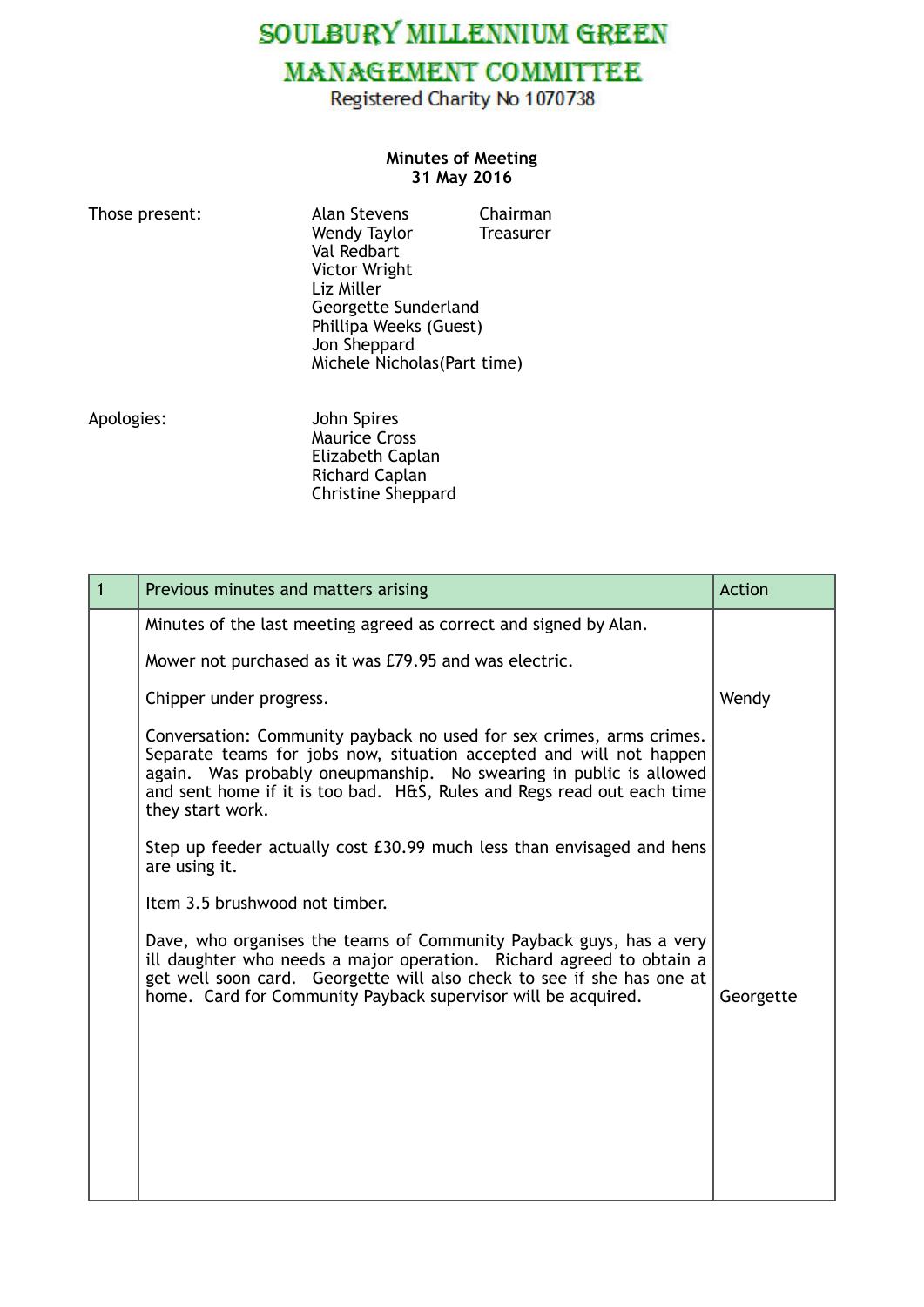| $\overline{2}$ | Finance report/income from events/website                                                                                                                                                                                                                                                                                                                                                                                                                                                                                                                                                                                                                                                                                                                                                                                                                                                                                                                                                                                                                                                                                                                                                                                                                 |          |
|----------------|-----------------------------------------------------------------------------------------------------------------------------------------------------------------------------------------------------------------------------------------------------------------------------------------------------------------------------------------------------------------------------------------------------------------------------------------------------------------------------------------------------------------------------------------------------------------------------------------------------------------------------------------------------------------------------------------------------------------------------------------------------------------------------------------------------------------------------------------------------------------------------------------------------------------------------------------------------------------------------------------------------------------------------------------------------------------------------------------------------------------------------------------------------------------------------------------------------------------------------------------------------------|----------|
|                | Current account balance:<br>£1,078.69<br>Deposit account balance:<br>£5,024.62<br>Petty cash:<br>£21.23                                                                                                                                                                                                                                                                                                                                                                                                                                                                                                                                                                                                                                                                                                                                                                                                                                                                                                                                                                                                                                                                                                                                                   |          |
|                | AVDC Lottery: We received £26 from Vale Lottery funds in May.                                                                                                                                                                                                                                                                                                                                                                                                                                                                                                                                                                                                                                                                                                                                                                                                                                                                                                                                                                                                                                                                                                                                                                                             |          |
|                | Wendy will update the website to take off the Schools Festival and to<br>add the poster for Soulfest 2016. The date for the AGM will also be<br>added.                                                                                                                                                                                                                                                                                                                                                                                                                                                                                                                                                                                                                                                                                                                                                                                                                                                                                                                                                                                                                                                                                                    | Wendy    |
| $\overline{3}$ | Work in progress                                                                                                                                                                                                                                                                                                                                                                                                                                                                                                                                                                                                                                                                                                                                                                                                                                                                                                                                                                                                                                                                                                                                                                                                                                          |          |
|                | In no particular order of importance:                                                                                                                                                                                                                                                                                                                                                                                                                                                                                                                                                                                                                                                                                                                                                                                                                                                                                                                                                                                                                                                                                                                                                                                                                     |          |
|                | 1) Multimachine - still waiting for info from supplier. Alan to chase.<br>Machinery essentially in good order.                                                                                                                                                                                                                                                                                                                                                                                                                                                                                                                                                                                                                                                                                                                                                                                                                                                                                                                                                                                                                                                                                                                                            | Alan     |
|                | 2) Perimeter fencing around children area - looking tired. Perhaps to<br>be brown rather than a colour which looks tired very quickly.<br>Community Payback team could do that. Green perimeter fencing to<br>the Green has holes. Annex area/Ivy Cottage boundary fence -<br>sheep netting would cope buy put up properly.                                                                                                                                                                                                                                                                                                                                                                                                                                                                                                                                                                                                                                                                                                                                                                                                                                                                                                                               | Alan/Vic |
| $\overline{4}$ | Events 2016                                                                                                                                                                                                                                                                                                                                                                                                                                                                                                                                                                                                                                                                                                                                                                                                                                                                                                                                                                                                                                                                                                                                                                                                                                               |          |
|                | Schools Festival 9/6/16: Due to lack of response the event has been<br>cancelled.                                                                                                                                                                                                                                                                                                                                                                                                                                                                                                                                                                                                                                                                                                                                                                                                                                                                                                                                                                                                                                                                                                                                                                         |          |
|                | Soulfest 2016 18/6/16: Michele attended meeting with poster and made<br>sure we knew the signs were up. Posters are in local shops. Discussion<br>took place around all arrangements. Buttles donating £100 and will do<br>BBQ from 13.30. Need to ensure gas supply. Toilets needed - Eco loo<br>will be disabled loo. Erin running bar. License acquired. Tea tent - Izzy<br>Wright and Brenda will be asked to run tent with Christine. Tent for bar,<br>one for leisure (kids), large marquee for bands. Al the Music Man to be<br>asked to attend. Val to help with meet and greet at gate. Parking in<br>church field. Wendy to get banner done. All chose yellow/black banner.<br>Builders bags to be used as rubbish bags which are already on site.<br>Cricket Club has loads of bins. First aid kit and fire extinguisher $\Delta l$<br>supplied by Alan for BBQ. On social media and Facebook.<br>Rope off<br>chicken area and work area - work in progress. Jason Robinson has<br>signed a pair of rugby boots for silent auction. Junior batting gloves x 2<br>signed by Darren Gough for silent auction. To be put in LBO, parish<br>newsletter, website, etc. Community Payback will be asked to attend<br>on Friday to prepare the Green. |          |
|                | AGM 25 July: this will be held at the village hall as it is a public<br>meeting. The hall has been booked for the meeting to commence at<br>19:30. Accounts will be ready at that time.                                                                                                                                                                                                                                                                                                                                                                                                                                                                                                                                                                                                                                                                                                                                                                                                                                                                                                                                                                                                                                                                   | All      |
|                | Bonfire Night 5/11/16: Bonfire site reseeded.                                                                                                                                                                                                                                                                                                                                                                                                                                                                                                                                                                                                                                                                                                                                                                                                                                                                                                                                                                                                                                                                                                                                                                                                             | All      |
|                |                                                                                                                                                                                                                                                                                                                                                                                                                                                                                                                                                                                                                                                                                                                                                                                                                                                                                                                                                                                                                                                                                                                                                                                                                                                           |          |